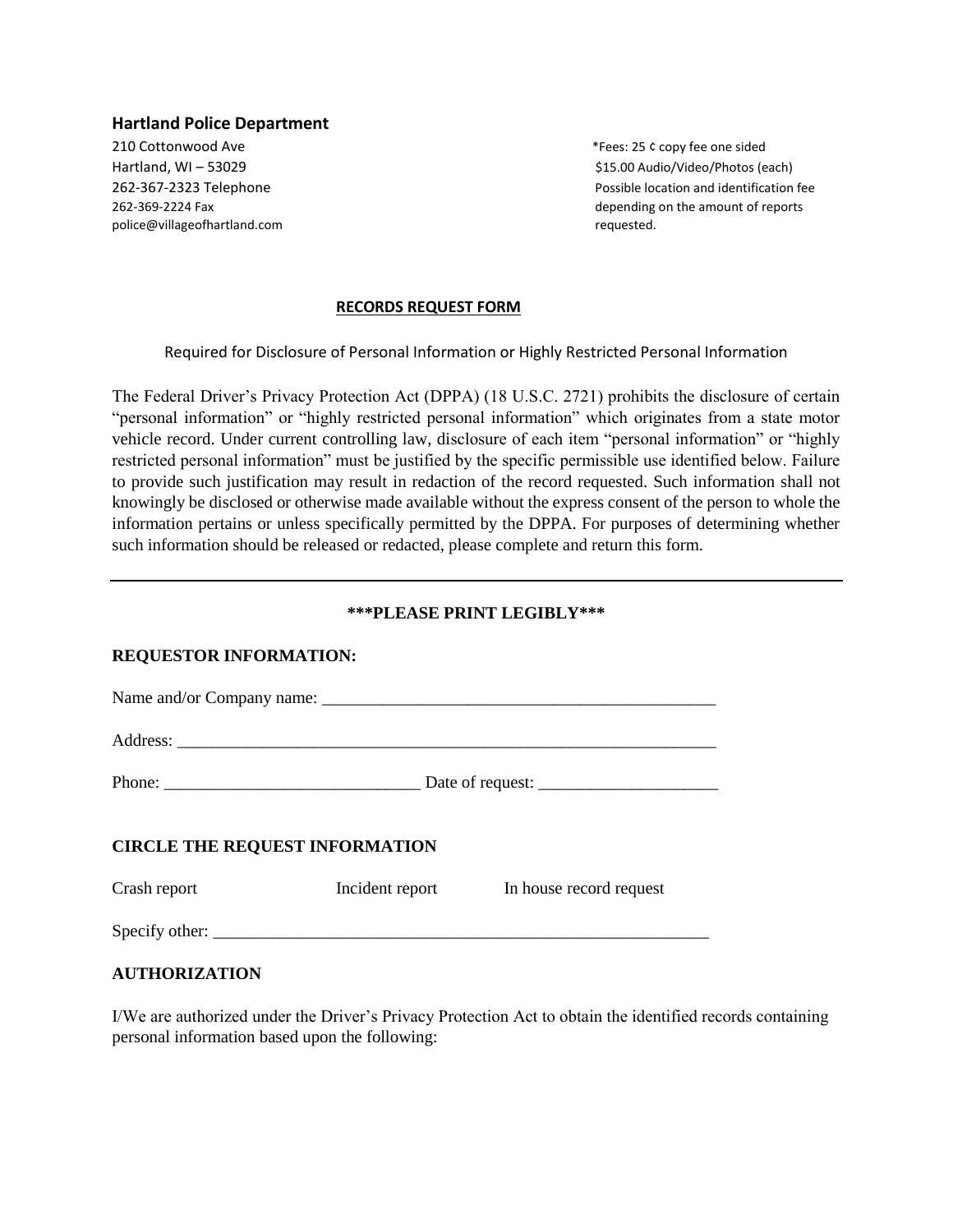### **Check all that apply**

\_\_\_\_\_Authorized for use, if requester has obtained the written consent from the person about whom the information pertains. You must circle one of the options below.

- a. I am requesting a copy of my own record/records
- b. I am a parent or legal guardian of a minor child and I am requesting a copy of his/her record.
- c. I am requesting the record of another person and have attached their written and notarized consent.

\_\_\_\_\_Authorized for use in connection with an civil, criminal, administrative, or arbitral proceedings in any federal, state, circuit, local, or tribal court or agency, or before any self-regulatory body, including the service of process, investigation in anticipation of litigation, and the execution of enforcement of judgments and orders, or pursuant to an order of a federal, state, circuit, local, or tribal court.

\_\_\_\_\_Authorized for use of research activities and producing statistical reports. As long as the personal information is not published, re-disclosed or used to contact individuals.

\_\_\_\_\_Authorized representative, agent, contractor, or employed by such, of an insurer, insurance support organization, or self-insured entity and the vehicle/driving record(s) being requested will be used only in connection with the following:

- a. claims investigation
- b. anti-fraud activities
- c. rating or underwriting

\_\_\_\_\_ Authorized representative, agent, contractor, or employed by such, of a legitimate business and the vehicle/driving record being requested will be used for normal course of business, but only to:

- a. verify accuracy
- b. if such information as so submitted is not correct or is no longer correct, to obtain correct information, but only for purposes of preventing fraud, pursuing legal remedies, or collecting a debt.

\_\_\_\_\_A government agency (federal, state, local or tribal) or employed by such, for the purposes of the government agency to carry out its official functions.

\_\_\_\_\_A federal, state, circuit, local, tribal or employed by such, for the purposes of the court to carry out its official functions

\_\_\_\_\_A law enforcement agency, or employed by such, for the purpose of the law enforcement agency to carry out its functions.

\_\_\_\_\_For use in connection with matters of a motor vehicle or driver safety and theft; motor vehicle emissions, motor vehicle product alterations, recalls, or advisories, performance monitoring of motor vehicles, motor vehicle parts and dealers, motor vehicle market research activities, including survey research and removal of non- owner records from the original owner records of motor vehicle manufactures to carry out the purposes of the Automobile Information Disclosure Act, the Anti Car Theft Act of 1992, and the Clean Air Act.

\_\_\_\_Authorized for use in providing notice to the owners of towed or impounded vehicles.